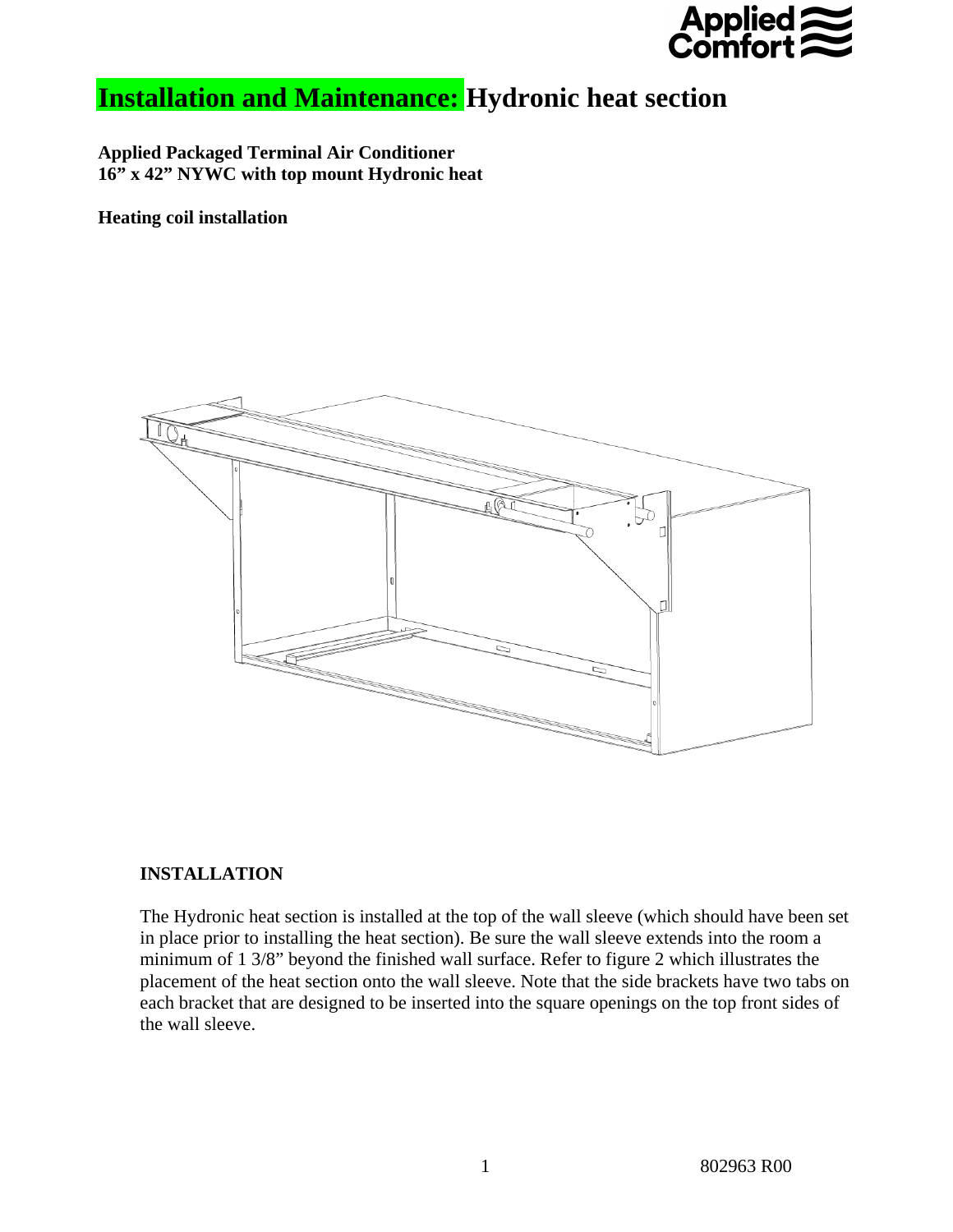Attaching the heating section can be completed as follows.

- 1. Unpack the heating assembly and inspect for any damage. Report any damage found to the carrier immediately.
- 2. Check the heating coil against the plans to make certain the coil supplied has the connections to match the job specifications.
- 3. Firmly attach the heat section to the wall sleeve by lining up the side bracket tabs with the square holes provided in the wall sleeve. To secure the heating assembly push down firmly until the notches seat on the bottom of the openings (see detail 3).
- 4. Solder a shutoff valve to the supply side piping and attach piping as specified. There are seven possible coil arrangements available. Each is shown on the following page. Select the illustration that matches the coil supplied, and pipe it according to the illustration. Use field supplied air vents, steam traps, stop balance valves, aquastst ect., as specified by the design engineer. Refer to the specific installation instructions for each respective component.
- 5. Plug the electrical connection from the 24VAC Hydronic class 2 valve into the matching harness extending from the control box. Connect the 24VAC class 2 aquastat (if used) according to the specific wiring diagram affixed to the cooling chassis.



DETAIL 3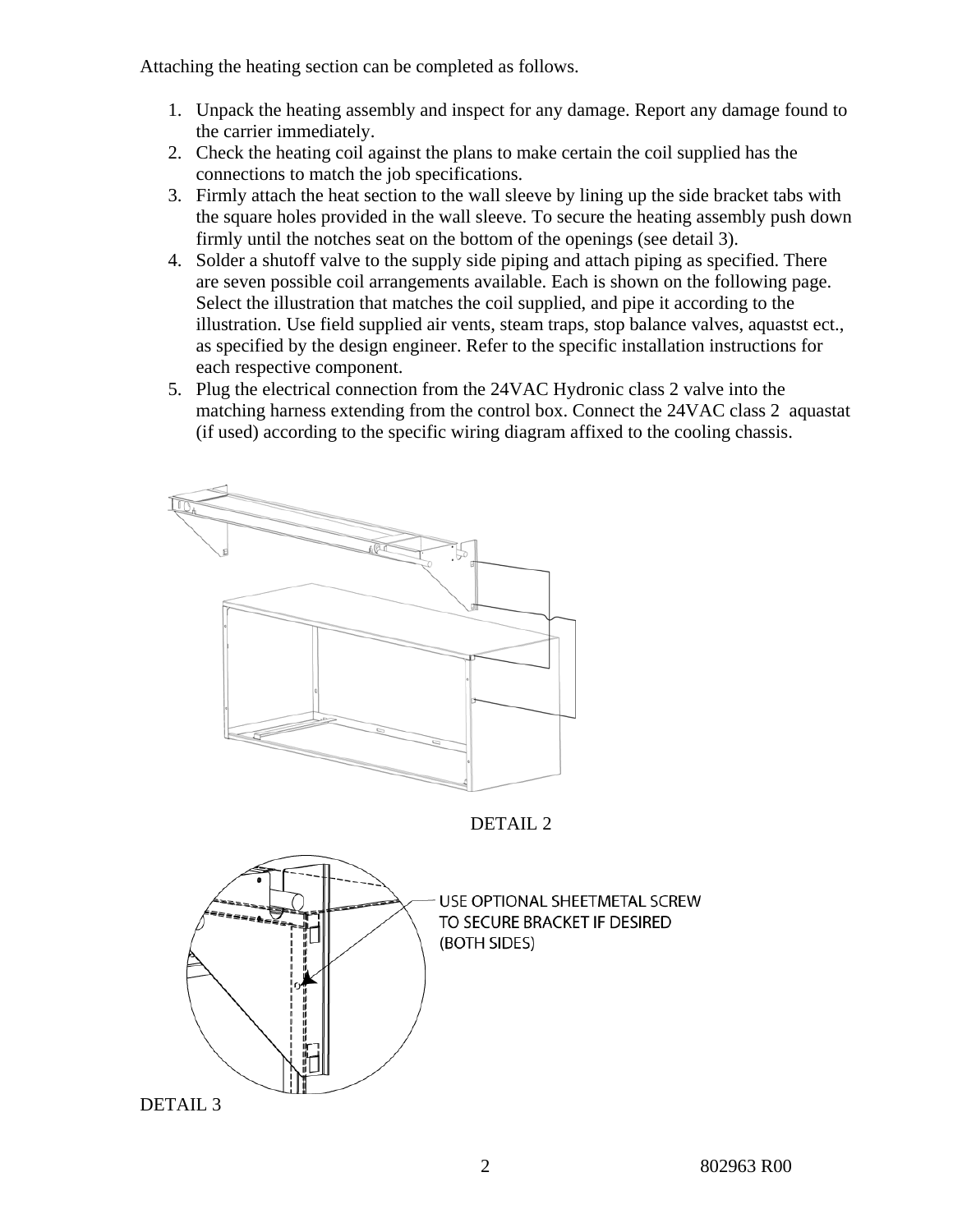When heating with steam, the supply connection should be attached to the uppermost tube and the return to the lower tube. The coil is pitched in the casing to allow drainage of condensate.

When heating is done with hot water the supply connection should be attached to the lowermost tube and the return to the uppermost tube. Hot water coils should be "Flooded" to minimize air entrapment.

## **Hydronic piping**

- 1. stub hot water or steam piping through floor prior to installation of room cabinet/wall sleeve
- 2. After the room cabinet/wall sleeve is installed, complete the piping. Piping must not extend past the room enclosure.
- 3. Install valve as per engineering drawings. Refer to the installation instructions packed with each valve.
- 4. After all piping is complete and chassis is installed, connect wiring to the valve.